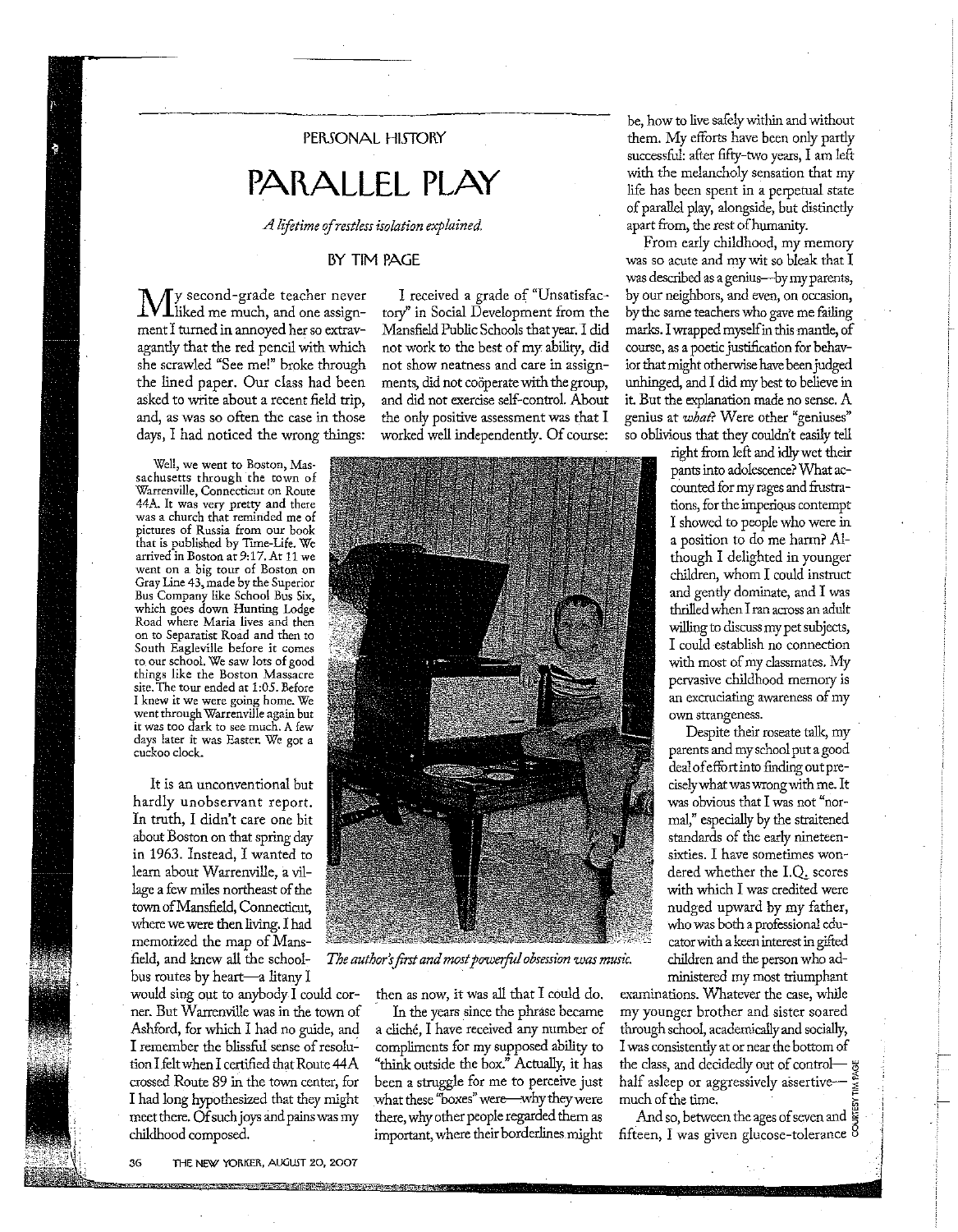tests, anti-seizure medications, electroencephalograms, and an occasional Megadon to shut-me down at night. I suffered through a summer ofBible camp; exercise regimens were begun and abandoned; and the school even brought in a psychiatrist to grill me once a week Somehow, every June, I was promoted to the next grade, having accomplished little to deserve it. Meanwhile, the more kindly homeroom teachers, knowing that I would be tormented on the playground, permitted me to spend recess periods indoors, where I memorized vast portions of the 1961 edition of the World Book Encyclopedia.

A brown carton in my basement contains most of the surviving documents of my childhood, and they present a pretty fair portrait of my pre-teen obsessions. There are meandering and implausible stories, none with happy endings; intricately detailed street maps of makebelieve cities on which I worked silently for hours; and countless crayon drawings of grinning girls with shoulder-length hair and U-shaped smiles, their stick figures fleshed out only by exaggerated biceps. Other children collected coins or baseball cards; I tore obitnaries of Sophie Tucker and David 0. Selznick from the Hartford *Courant* and pasted them sloppily into a scrapbook

In my darker moods, I think that the rest of my life can be encapsulated in a single sentence: I grew up and grew into other preoccupations, some of which have served me well. I became a music critic and culture writer, first for the *SoHo News,* and then for the *Times, Newsday,*  and the Washington *Post*. In the middle of all this, I became enamored of the American author Dawn Powell, whose life and works I absorbed in much the same manner I had the World Book, and I spent five years editing her novels, short stories, plays, diaries, and letters and vvriting her first biography. I look back on these projects with a certain mystified satisfaction; fm glad they were done, but it is as though they had been accomplished by somebody else, for the particular furies and fevers that impelled them have long since evaporated.

l

t

r,  $\mathbf{I}$ :d lnt le ,d ly, of

:S e

TIM PAGE

 $\lim_{x \to 0}$  $_{1}$ ce  $\theta$ 

In the fall of 2000, in the course of what<br>had become a protracted effort to n the fall of2000, in the course of what identify—and, if possible, alleviate—my lifelong unease, I was told that I had Asperger's syndrome. I had never heard of

the condition; which had been recognized by the American Psychiatric Association only six years earlier. Nevertheless, the diagnosis was one of those rare clinical confirmations which are met mostly with relie£ Here, finally, was an objective explanation for some of my strengths and weaknesses, the simultaneous capacity for unbroken work and all-encompassing recall, linked inextricably to a driven, uncomfortable personality. And I learned that there were others like me--people who yearned for steady routines, repeated patterns, and a few cherished subjects, the driftwood that keeps us afloat.

The syndrome was identified, in 1944, by Hans Asperger, a Viennese pediatrician, who wrote, "For success in science or art, a dash of autism is essential" Yet Oliver Sacks makes a clear distinction between full-fledged autism and Asperger's syndrome. In *The New Yorker* some years ago, Sacks wrote that "people with Asperger's syndrome can teli us of their experiences, their inner feelings and states, whereas those with classical autism cannot. *With* classical autism there is no 'window,' and we can only infer. With Asperger's syndrome there is self-consciousness and at least some power to introspect and report."

In his 1998 book "Asperger's Syndrome: A Guide for Parents and Professionals," Tony Attwood observed, "The person with Asperger's syndrome has no distinguishing physical featnres but is primarily viewed by other people as different because of their unusual quality of social behavior and conversation skills. For example, a woman with Asperger's Syndrome described how as a child she saw people moving into the house up the street, ran up to one of the new kids and, instead of the conventional greeting and request of 'Hi, you want to play?,' proclaimed, 'Nine times nine is equal to 81.'"

David Mamet, in his recent book ''Bambi vs. Godzilla," discerned redeeming qualities in the condition. Considering filmmakers past and present, he stated that "it is not impossible that Asperger's syndrome helped make the movies. The symptoms of this developmental disorder include early precocity, a great ability to maintain masses of information, a lack of ability to mix with groups in age-appropriate ways, igno-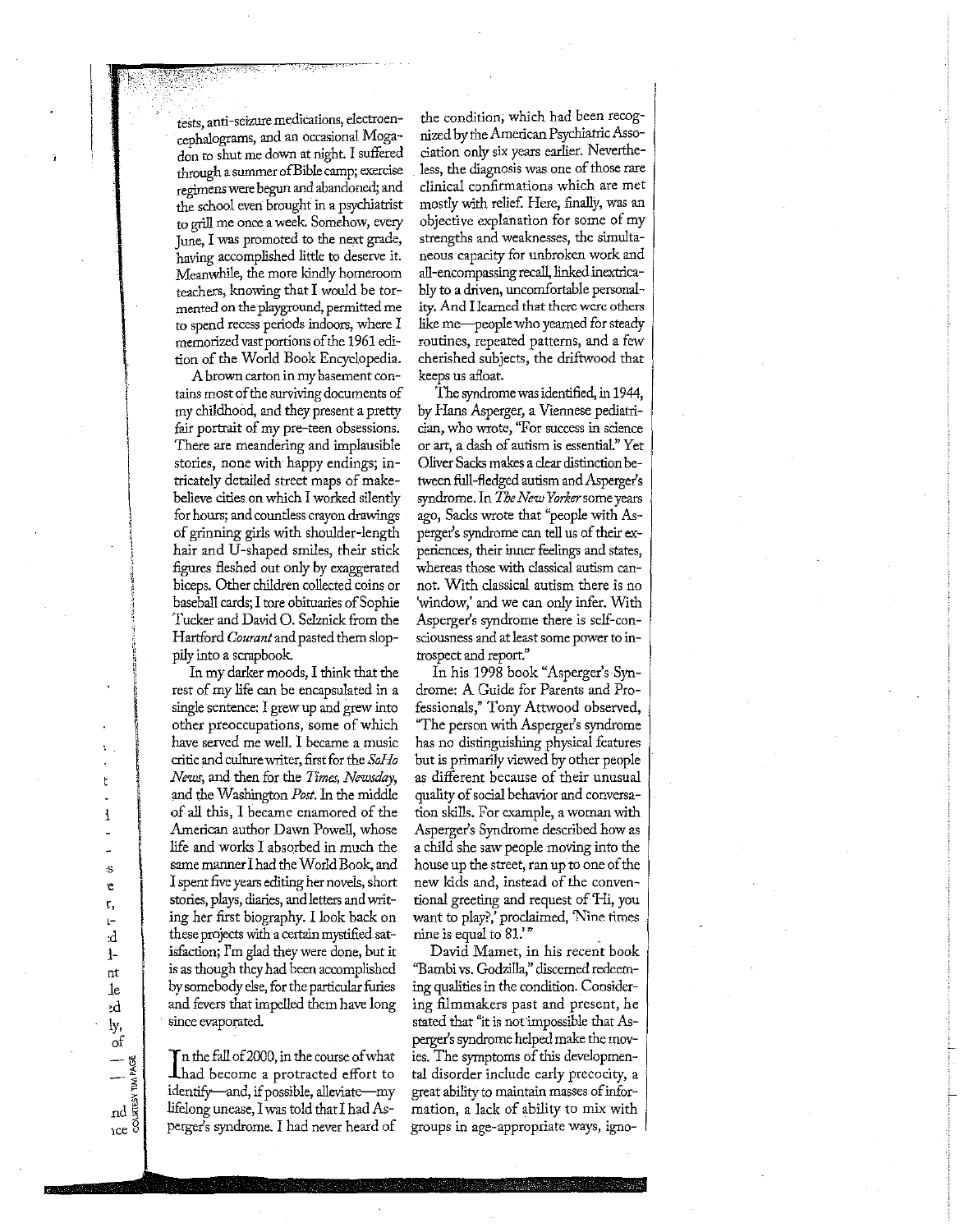ranee of or indifference to social norms, high intelligence, and difficulty with transitions, married to a preternatural ability to concentrate on the minutia of the task at hand."

The Asperger's spectrum ranges from people barely more abstracted than a stereotypical "absent-minded professor'' to the full-blown, albeit highly functioning, autistic. Symptoms of Asperger's have been attributed ex post facto to successful figures, but these are the fortunate ones-persons able to invent outlets for their ever-welling monomanias. Many are not so lucky, and some end up institutionalized or homeless. (In the late nineteen-seventies, I saw a ragged, haunted man who spent urgent hours dodging the New York transit police to trace the dates and lineage of the Hapsburg nobility on the walls of subway stations.) For some --- record collectors with every catalogue number at hand, theatre buffs with first-night casts memorized, cbildren who draw precise architectural blueprints of nineteenth-century silk mills-a cluster of facts can be both luminous and lyric, something around which to construct a life.

 $\overline{\phantom{a}}$ 

We are informally referred to as "Aspies," and if we are not very, very good at something we tend to do it very poorly. Little in life comes naturally-except for our random, inexplicable, and often uncontrollable gifts---and, even more than most children, we assemble our personalities unevenly, piece by piece, almost robotically, from models we admire. (I remember the deliberate decision to appropriate one teacher's mischievous grin and darting eyes, which I found so charming that I thought they might work for me, too.)

So preoccupied are we with our inner imperatives that the outer world may overwhelm and confuse. What anguished pity I used to feel for pinatas at birthday parties, those papier-mache donkeys with their amiable smiles about to be shattered by little brutes with bats. On at least one occasion, I begged for a stay of execution and eventually had to be taken home, weeping, convinced that I had just witnessed the braining of a new and sympathetic acquaintance.

Caring for inanimate objects came easily. Learning to make genuine connections with people-much as I desperately wanted them-was a bewildering process. I felt like an alien, always about to be exposed. Or, to adapt another hoary but useful analogy, not only did I not see the forest for the trees; I was so intensely distracted that I missed the trees for the species oflichen on their bark.

My first and most powerful obsession was music-the same records played again and again while I watched them spin, astonished at their evocation of aural worlds that I not only instinctively understood even as a toddler but in which I actually felt comfortable. I was both terrified of and tantalized by death (which was absolutely real to me from earliest childhood), and by the way recordings restored Enrico Caruso and Nellie Melba to life for a few minutes, ghostly visitors who had returned to sing for me at 78 r.p.m., through a hiss of shellac and antiquity.

YVhen I was ten, I became fascinated by silent films, the visual complement to my old records. I spent hours at the library of the University of Connecticut, a few minutes' walk from home, researching the lives of actors and actresses on microfilm, and recall the genuine sense of mourning that came over me when I saw Barbara LaMarr's sad, youthful face on an obituary page from 1926. Notsurprisingly, "Sunset Boulevard" was my favorite "talkie" (I actually called them that-in 1965!), and I'd regularly set the alarm and wake *in* the middle of the night to watch Chester Conklin or Louise Dresser take on minor roles in some B movie that the Worcester, Massachusetts, UHF station put on when nobody else was watching.

T despise the Beatles and their ilk," this remarkably Blimpish young man proclaimed in a school paper shortly after the first Ed Sullivan show, when other boys my age were growing their hair long and learning to play the guitar. My favorite pop musician then was the Scottish comedian Harry Lauder, a star in vaudeville and music halls at the beginning of the last century, who told obscure jokes in brogue and sang through exaggerated hiccups in a state of pretend intoxication. The depth of my admiration for Lauder now baffles me as much as the steady diet of horehound drops I adopted as snack food, or my insistence, much of one autumn,

ſ Ŷ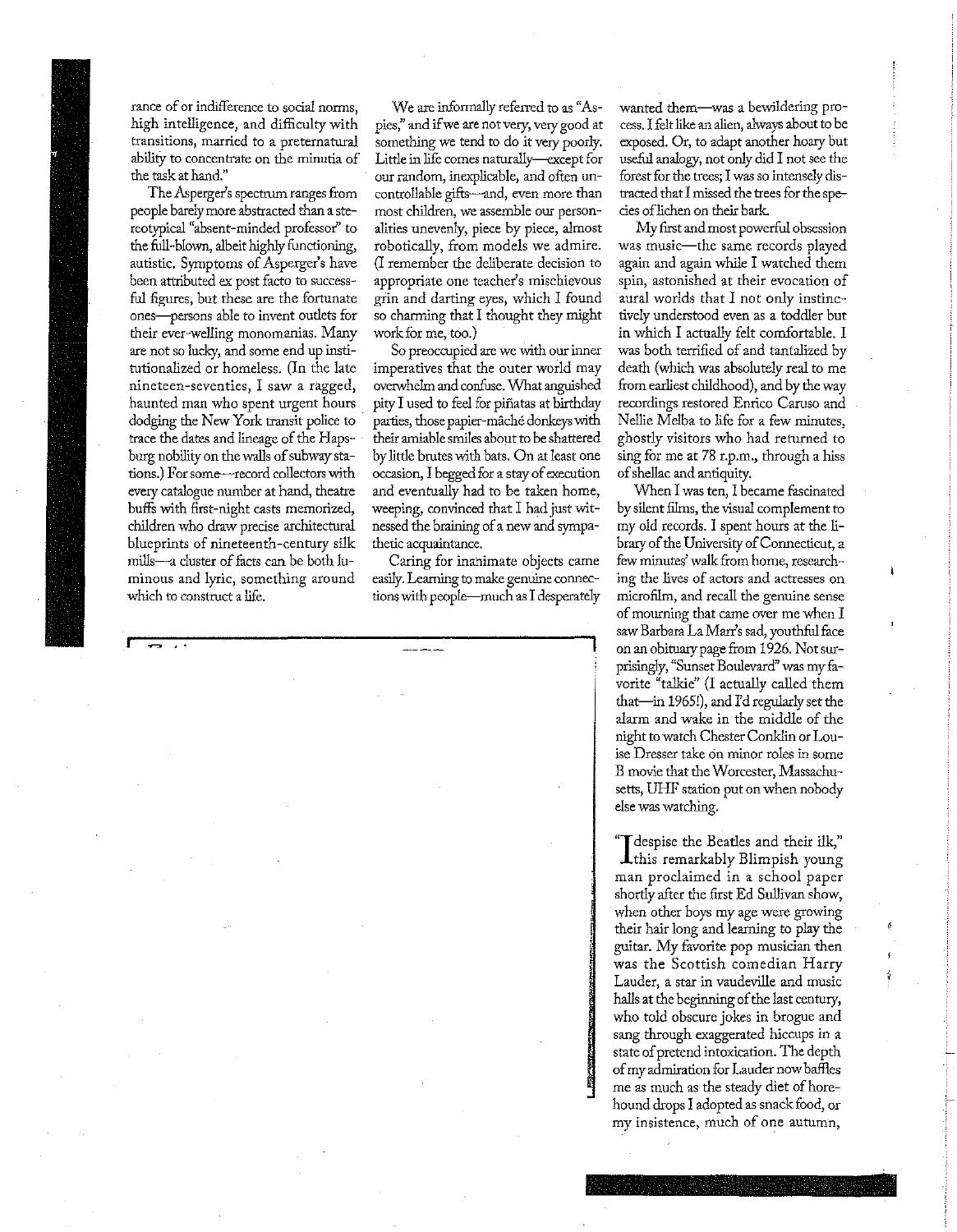**that I wear a rabbit's foot in each but**tonhole of my shirt, which I kept tighdy fastened up to the neck. But nobody **could have persuaded me to abandon these quirks, and any attempt to do so**  would have been taken as a physical **threat and reduced me to hysteria.** 

A friend published a sweet autobiog**raphy entitled ''Thank You, Everyone,"**  in which she expressed gratitude to everybody who had influenced her, rang**ing from Woody Allen to my sister**  Betsy. If I were to create a similar book, **I would call it "Sorry, Everyone," and**  apologize for my youthful cluelessness: To the girl in seventh grade with the protruding jawbone (it never occurred to **me that she would not share my enthusiasm for her unusually simian features). To the boy who came over to my house**  in the middle of my Caruso phase and **endured a precious weekend afternoon**  comparing recordings of"Celeste Aida." To the perplexed young women from early adolescence who might have be**come lovers had I understood that their**  sudden friendship and proximity had any sort of physical impetus. Instead, I chattered on about this and that, rarely **making eye contact, and soon they vanished, in search of more game and**  grounded potential partners. Sorry, ev**eryone. I didn't understand.** 

It was hard for me to be touched. I froze when I was hugged by anybody **who was not a relative, and I made love**  like the Tin Man until I was well into adulthood. Like many children before **and since, I recoiled when fundamental**  facts about the reproduction of the spe**cies were explained to me (there was,**  typically for the time and the place, no **suggestion that new pleasures might be**  involved, and the physical act, examined **through an anxious, pre-sexual eye,**  sounded bizarre). Shordy after this enlightenment, my parents threw a party, attended by their closest friends. l watched their athletic, fortyish bodies, properly clothed, in mortified amaze**ment, and then took a recount of their**  children. Oh, my God, I thought. They did *that* three times!

Anything related to the human body **seemed to** *me* **bad news. In the fourth grade, when my affiiction was most in**tense, I would be herded out to play kickball during our physical-education **classes. Teams were chosen, and I was** 

**embedded among the strongest kids, to provide some chance of even battle. In memory, it is forever bases loaded with two outs when my turn at the plate comes, and I am as well suited as a giraffe**  to meet the big red ball that rolls toward me with frightening speed.

Still, for a moment the same people who generally disdained or bullied me **became my friends, cheering me on to**  hitherto unsuspected athletic **glory: "You can do it, Tim!" If**  I could make the ball lose its gravity, as my best pal, Annie, did so effortlessly with those balletic *whomps* from her long legs, I might redeem myself. **Our gym teacher, Miss B. scowling, beefjr, and, after four decades, the only person in the**  world I just might swerve to

hit on a deserted road-had no such il**lusions and waited for the inevitable, with her festering contempt and ready**  whisrle. Grinning stupidly, shirttail out and flapping, underwear pulled halfway up my back, I would lope toward the ball, which would eventually collide with my ankle or heel and then bounce off into **the woods or into the waiting arms of the catcher. My chance was up, and I was a freak once more.** 

*"So?"* **I wanted to scream. 'There are**  things that I *know;* things that I can *do.*  Can you name the duet from La Boheme that Antonio Scotti and Geraldine **Farrar recorded in Camden, New Jersey,**  on October 6, 1909? What was the New York address of D. W. Griffith's first studio? How many books by *David Graham Phillips* have you read? Who was Adelaide *Crapsejl* I learned to play the entire Chopin Prelude in E Minor in a **single night!" And then tears, of course,**  and the taunts redoubled.

The class work, hardly less humiliat**ing, was at least more private. Ifi wasn't deeply interested in a subject, I couldn't**  concentrate on it at all-those dreadful **algebra classes, those Bunsen burners,**  the mystifYing and now deservedly ex**tinct slide rule! Late in each semester, when it became obvious to me that I**  had no idea what I was supposed to have learned, I'd attend some makeup classes and try desperately to pay attention. As the teacher rattled on, I would grind my teeth, twirl the tops of my socks around my index finger-once I

poked myself repeatedly through my pocket with a pin-anything to keep **my mind engaged. But it was impossi**ble: a leaf would fall outside the open window, or I'd notice the pattern of the **veins on a girl's hand, or a shout from**  the playground would trigger a set of ir**resistible associations that carried me**  back to another day.

And then the dream was ruptured by

the sound of a bell; the class **was irrevocably over, and I knew no more about quadratic**  equations or beryllium than I did an hour before. Failure **was now assured, and the countdown began to the Dies Irae, when my report card**  would land me in trouble **again, for my father was in**credulous that a boy who

blithely recited the names and dates of the United States' Presidents and their **wives couldn't manage to pass elemen**tary math and science. I grew enormously fond of my father in later life, but he terrified me then. He lived until2005, long enough to recognize, through my diag**nosis, some of the problems that had**  vexed him throughout his own career and, better yet, to know and delight in my **three children, to whom he showed a** se**rene gentleness.** 

My grades, always disastrous, only **worsened as I grew older and more was**  expected of me. Nevertheless, by the age of twelve I was able to storm through id**iosyncratic renditions of most of the eas**ier Chopin pieces and of the simpler passages in his larger works. That was also the year that I finished my first novelfifry pages of it, filled with a narrative in- **-vention that fve never been able to recapture. The manuscript was lost long ago,**  but I do recall that I killed off my central character, a cat, by having him eat "badly **prepared fish\_" I am still in possession of**  a school report on "Making a Living in **the Amazon," which we had been required to work on for a week My contribution read, in its entirety, "In the dense, rainy, rain forest, it is hard to make a liv**ing. One way is fishing in the river that is from a mile wide to a 100 miles wide. **Brazil nut collecting is another way. You can gather manioc. You are very limited as to what to do for a living in the Amawn rain forest."** 

**Byway of comparison, here is the be-**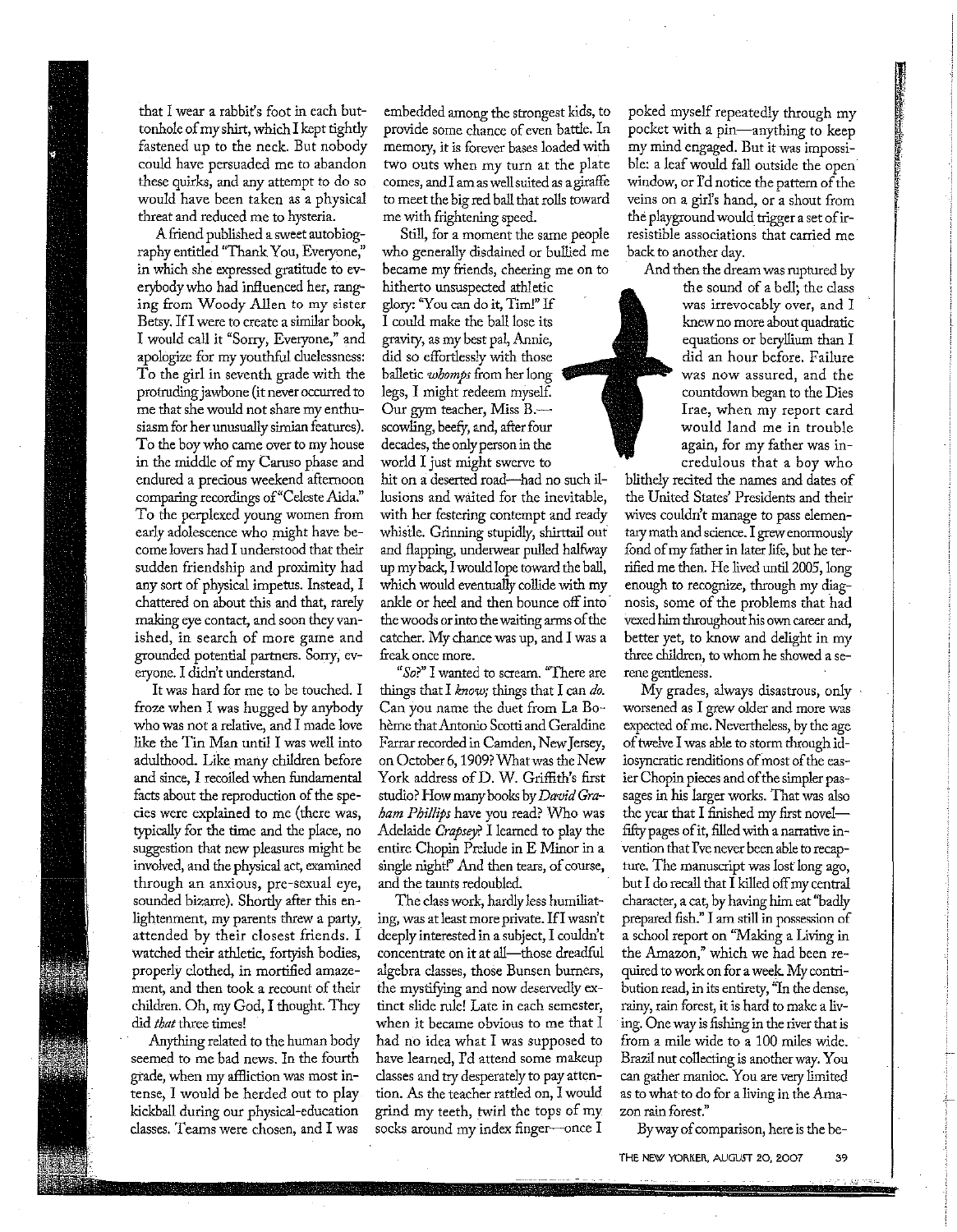ginning of a twenty-five-hundred-word story that I wrote the same month, typing it on my father's gray oversized IBM electric in a single evening:

Nobody knew why the rain had not stopped. The weather report had said four in ten for light showers in the early morning. But here it was: 5 o'clock. And it was pouring.

There was nothing to stop Lady Lieg from leaving the library. She had all the equipment, a fold~up umbrella, galoshes, et~ cetera and so on. But there was this book on Alia Nazimova that just begged to be taken. How could she resist it?

How indeed? In no way am I making a case that I possessed any innate talent for fiction (although it took a certain prescience to hypothesize a biography of Nazimova some thirty years before Gavin Lambert's volume was published). But, amid the usual obfuscating data, there are flashes of verisimilitude and understanding, all of which was new to me. By then, I had discovered Maugham, and Hemingway, and Camus, and had begun to trace in literature some emotional pathways that would fulfill me infinitely more than the road map of a Connecticut town.

Oddly, the book that helped pull me into the human race was Emily Post's "Etiquette," which I had picked up in a moment of early-teen hippie scorn, fully intending to mock what I was sure would be an "uncool" justification ofbourgeois rules and regulations. Instead, the book offered clearly

stated reasons for courtesy, gentility, and scrupulousness-reasons that I could respect, understand, and implement. It suggested ways to inaugurate conversations without launching into a lecture, reminded me of the importance of listening as well as speaking, and convinced me that manners, properly understood, existed to make other people feel comfortable, rather than (as I had suspected) to demonstrate the practitioner's social superiority. I revelled in Post's guidance and absorbed her lessons. And, typically, I took them too far: even today, I would never dream of addressing a teen-age busboy in a smalltown diner as anything other than "sir."

I found Emily Post among my mother's paperbacks, but most of the books I· read came from the UConn library, where I was always made to feel at home, even in high rabbit's-foot regalia. Every room held treasures, but my favorite spot was the listening station at the Music Libraty, where, one blessed aflernoon, I put on some bulbous headphones that made me look like Mickev Mouse and heard the prelude to "Das Rheingold" for the first time.

The word that yearwas "psychedelic," and I had no idea what it meant, although I had gleaned that "Sgt. Pepper's Lonely Hearts Club Band," Peter Max posters, certain novels by Hermann Hesse, and the whole city of San Francisco were awash in this new and magical quality. And then Wagner's depiction of the River

Rhine started to play and a flowering drone filled my head; time was suspended, and I was transformed.

Much has been made of Wagner's harmonic restlessness-of the way that a work such as 'Tristan und Isolde" led inexorably to the so-called "atonality" of Arnold Schoenberg and his myriad disciples. But what astonished me in "Das Rheingold," although I couldn't have stated it then, was the opposite quality: the opera's unprecedented harmonic stasis, the manner in which it explored the churning inner life of sustained chords, from the three amazing minutes ofE-Flat Major that set the score in motion through the aflinnation of the Gods, Valhalla, and the eternal D-F1at Major at the end.

This was music that one could dwell in, a sort of sonic weather. I loved its resistance to change, its protracted unfolding, its mantric sense of perpetual return. A large part of my career has been devoted to writing about music, and I date my first more or less mature criticism to the world premiere of another composition that shared some of these same qualities, Steve Reich's "Music For 18 Musicians,"which I heard in New York, at the Town Hall, in April of 1976.

I arrived back at my Third Avenue walkup, knowing that I'd never fall asleep, with an urgent need to react to the work. What I had heard struck me as so beautiful and unusual, so distinctly of its time but in such radical opposition to most "new music" of the seventies, that I wrote through the night, attempting to summarize my impressions. Five years later, I published a study of what by then had come to be known as minimalism, and it incorporated some of what I wrote that night:

Minerva-like, the music springs to life fully formed-from dead silence to fever pitch.... Imagine concentrating on a challenging modern painting that becomes just a little different every time you shift your attention from one detail to another. Or trying to impose a frame on a running river-making it a finite, enclosed work of art yet leaving its kinetic quality unsullied, leaving it flowing freely on all sides. It has been done. Steve Reich has framed the river.

Today, I find myself wondering if I would have responded so profoundly to this starkly reiterative, rigidly patterned music had I not hadAsperger's syndrome. This is not an aesthetic cop-out: I can make an intellectual case for minimalism,